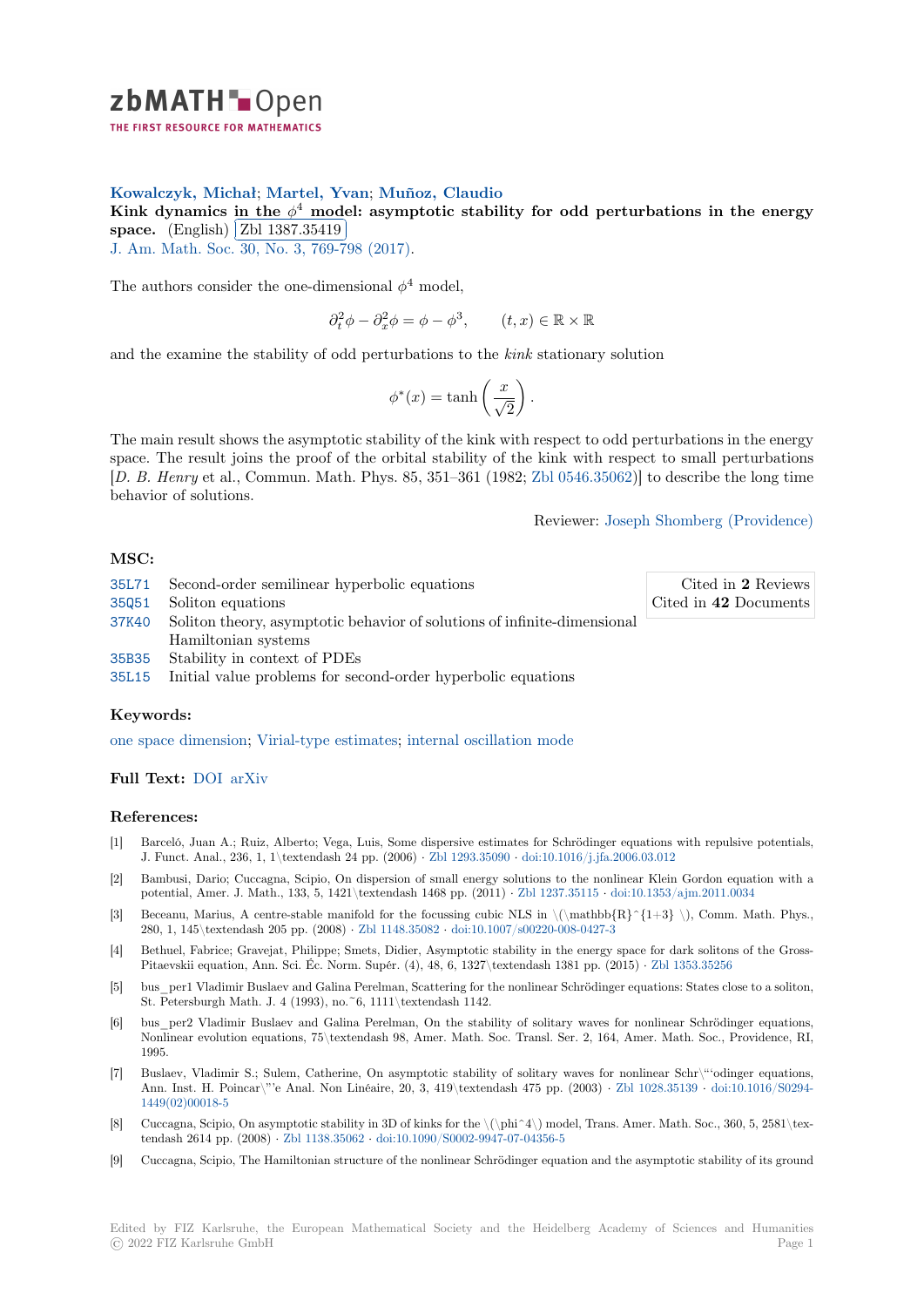states, Comm. Math. Phys., 305, 2, 279\textendash 331 pp. (2011) *·* Zbl 1222.35183 *·* doi:10.1007/s00220-011-1265-2

- [10] Cuccagna, Scipio, On asymptotic stability of moving ground states of the nonlinear Schrödinger equation, Trans. Amer. Math. Soc., 366, 6, 2827\textendash 2888 pp. (2014) *·* Zbl 1293.35289 *·* doi:10.1090/S0002-9947-2014-05770-X
- [11] cuc\_jenk S. Cuccagna and R. Jenkins, On asymptotic stability of  $\langle N \rangle$ -solitons of the Gross-Pitaevskii equation, preprint 2012, arXiv:1410.6887. *·* Zbl 1342.35326
- [12] Cuccagna, Scipio; Pelinovsky, Dmitry E., The asymptotic stability of solitons in the cubic NLS equation on the line, Appl. Anal., 93, 4, 791\textendash 822 pp. (2014) *·* Z[bl 1457.35067](https://zbmath.org/1293.35289) *·* d[oi:10.1080/00036811.2013.866227](https://dx.doi.org/10.1090/S0002-9947-2014-05770-X)
- [13] Cuenda, Sara; Quintero, Niurka R.; Sánchez, Angel, Sine-Gordon wobbles through Bäcklund transformations, Discrete Contin. Dyn. Syst. Ser. S, 4, 5, [1047\textendash](https://zbmath.org/1342.35326) 1056 pp. (2011) *·* Zbl 1215.37047 *·* doi:10.3934/dcdss.2011.4.1047
- [14] Delort, Jean-Marc, Existence globale et comportement asymptotique pour l'équation de Klein-Gordon quasi linéaire \"'a donn\"'ees petites en dimension 1, Ann. Sci. [École Norm. S](https://zbmath.org/1457.35067)u[p. \(4\), 34, 1, 1\textendash 61 pp.](https://dx.doi.org/10.1080/00036811.2013.866227) (2001) *·* Zbl 0990.35119 *·* doi:10.1016/S0012-9593(00)01059-4
- [15] Delort, Jean-Marc, Semiclassical microlocal normal forms [and global solu](https://zbmath.org/1215.37047)t[ions of modified one-dimension](https://dx.doi.org/10.3934/dcdss.2011.4.1047)al KG equations, Ann. Inst. Fourier (Grenoble), 66, 4, 1451\textendash 1528 pp. (2016) *·* Zbl 1377.35200
- [16] Delort, Jean-Marc; Fang, Daoyuan; Xue, Ruying, Global existence of small solutions for quadratic quasilin[ear Klein-Gordo](https://zbmath.org/0990.35119)n [systems in two space dimensions, J. F](https://dx.doi.org/10.1016/S0012-9593(00)01059-4)unct. Anal., 211, 2, 288\textendash 323 pp. (2004) *·* Zbl 1061.35089 *·* doi:10.1016/j.jfa.2004.01.008
- [17] Denzler, Jochen, Nonpersistence of breather families for the perturbed sine Gordon equation, Comm. Math. Phys., 158, 2, 397\textendash 430 pp. (1993) *·* Zbl 0802.35132
- [18] Goldberg, M.; Schlag, W., Dispersive estimates for Schrödinger operators in dimensions one and three, Comm. Math. Phys., 251, 1, 157\textendash 178 pp. (2004) *·* Zbl 1086.81077 *·* doi:10.1007/s00220-004-1140-[5](https://zbmath.org/1061.35089)
- [19] Gravejat, Philippe; Smets, Didier, Asymptotic stability of the black soliton for the Gross-Pitaevskii equation, Proc. Lond. Math. Soc. (3), 111, 2, 305\text[endash 353 pp. \(](https://zbmath.org/0802.35132)2015) *·* Zbl 1326.35346 *·* doi:10.1112/plms/pdv025
- [20] Hayashi, Nakao; Naumkin, Pavel I., The initial value problem for the cubic nonlinear Klein-Gordon equation, Z. Angew. Math. Phys., 59, 6, 1002\textendash 10[28 pp. \(2008\)](https://zbmath.org/1086.81077) *·* Zbl 1190.35199 *·* [doi:10.1007/s000](https://dx.doi.org/10.1007/s00220-004-1140-5)33-007-7008-8
- [21] Hayashi, Nakao; Naumkin, Pavel I., Quadratic nonlinear Klein-Gordon equation in one dimension, J. Math. Phys., 53, 10, 103711, 36 pp. (2012) *·* Zbl 1282.35347 *·* doi:10.1063/1.4[759156](https://zbmath.org/1326.35346)
- [22] Henry, Daniel B.; Perez, J. Fernando; Wreszinski, Walter F., Stability theory for solitary-wave solutions of scalar field equations, Comm. Math. Phys., 85, 3, 351\textendash 361 pp. (1982) *·* [Zbl 0546.3](https://zbmath.org/1190.35199)5[062](https://dx.doi.org/10.1007/s00033-007-7008-8)
- [23] Klainerman, Sergiu, Global existence for nonlinear wave equations, Comm. Pure Appl. Math., 33, 1, 43\textendash 101 pp. (1980) *·* Zbl 0405.35056 *·* [doi:10.1002/c](https://zbmath.org/1282.35347)p[a.3160330104](https://dx.doi.org/10.1063/1.4759156)
- [24] Klainerman, Sergiu, Global existence of small amplitude solutions to nonlinear Klein-Gordon equations in four space-time dimensions, Comm. Pure Appl. Math., 38, 5, 631\textendas[h 641 pp. \(1985\)](https://zbmath.org/0546.35062) *·* Zbl 0597.35100 *·* doi:10.1002/cpa.3160380512
- [25] Kopylova, E.; Komech, A. I., On asymptotic stability of kink for relativistic Ginzburg-Landau equations, Arch. Ration. Mech. Anal., 2[02, 1, 213\texte](https://zbmath.org/0405.35056)n[dash 245 pp. \(2011\)](https://dx.doi.org/10.1002/cpa.3160330104) *·* Zbl 1256.35146 *·* doi:10.1007/s00205-011-0415-1
- [26] Kopylova, E. A.; Komech, A. I., On asymptotic stability of moving kink for relativistic Ginzburg-Landau equation, Comm. Math. Phys., 302, 1, 225\textendash 252 pp. (2011) *·* Zbl 1209.35134 *·* doi:10.[1007/s00220-010](https://zbmath.org/0597.35100)-[1184-7](https://dx.doi.org/10.1002/cpa.3160380512)
- [27] KMM2 M. Kowalczyk, Y. Martel and C. Muñoz, Nonexistence of small odd breathers for a class of nonlinear wave equations, preprint 2016.
- [28] Krieger, J.; Schlag, W., Stable manifolds for all monic supercritical focusing nonlinear Schrödinger equations in one dimension, J. Amer. Math. Soc., 19, 4, 815\textendash 920 pp. (2006) *·* [Zbl 1281](https://zbmath.org/1209.35134).35077 *·* [doi:10.1090/S0894-0347](https://dx.doi.org/10.1007/s00220-010-1184-7)-06-00524-8
- [29] Segur, Harvey; Kruskal, Martin D., Nonexistence of small-amplitude breather solutions in \(\phi^4\) theory, Phys. Rev. Lett., 58, 8, 747\textendash 750 pp. (1987)*·* doi:10.1103/PhysRevLett.58.747
- [30] Lindblad, Hans; Soffer, Avy, A remark on long range scattering for the nonlinear Klein-Gordon equation, J. Hyperbolic Differ. Equ., 2, 1, 77\textendash 89 pp. (2005) *·* Zbl 1080.35044 *·* d[oi:10.1142/S021](https://zbmath.org/1281.35077)9[891605000385](https://dx.doi.org/10.1090/S0894-0347-06-00524-8)
- [31] Lindblad, Hans; Soffer, Avy, A remark on asymptotic completeness for the critical nonlinear Klein-Gordon equation, Lett. Math. Phys., 73, 3, 249\textendash 258 pp. (2005) *·* [Zbl 1106.35072](https://dx.doi.org/10.1103/PhysRevLett.58.747) *·* doi:10.1007/s11005-005-0021-y
- [32] LS3 Hans Lindblad and Avy Soffer, Scattering for the Klein-Gordon equation with quadratic and variable coefficient cubic nonlinearities, (2013) preprint arXiv:1307.5882. *·* [Zbl 132](https://zbmath.org/1080.35044)8.[35201](https://dx.doi.org/10.1142/S0219891605000385)
- [33] Manton, Nicholas; Sutcliffe, Paul, Topological solitons, Cambridge Monographs on Mathematical Physics, xii+493 pp. (2004), Cambridge University Press, Cambridge *·* Zbl 1100.37044 *·* [doi:10.10](https://zbmath.org/1106.35072)1[7/CBO9780511617034](https://dx.doi.org/10.1007/s11005-005-0021-y)
- [34] Martel, Yvan; Merle, Frank, A Liouville theorem for the critical generalized Korteweg-de Vries equation, J. Math. Pures Appl. (9), 79, 4, 339\textendash 425 pp. (2000) *·* Zbl 0[963.37058](https://zbmath.org/1328.35201) *·* doi:10.1016/S0021-7824(00)00159-8
- [35] Martel, Yvan; Merle, Frank, Asymptotic stability of solitons for subcritical generalized KdV equations, Arch. Ration. Mech. Anal., 157, 3, 219\textendash 254 pp. (2001) *·* [Zbl 0981.35](https://zbmath.org/1100.37044)073 *·* [doi:10.1007/s002050100138](https://dx.doi.org/10.1017/CBO9780511617034)
- [36] Martel, Yvan; Merle, Frank, Asymptotic stability of solitons of the subcritical gKdV equations revisited, Nonlinearity, 18, 1, 55\textendash 80 pp. (2005) *·* Zbl 1064.35171 *·* [doi:10.1088](https://zbmath.org/0963.37058)/[0951-7715/18/1/004](https://dx.doi.org/10.1016/S0021-7824(00)00159-8)
- [37] Merle, F.; Vega, L.,  $\langle L^2 \rangle$  stability of solitons for KdV equation, Int. Math. Res. Not., 13, 735 $\text{textends}$  753 pp. (2003) *·* Zbl 1022.35061 *·* doi:10.1155/S1073792803208[060](https://zbmath.org/0981.35073)
- [38] Merle, Frank; Raphael, Pierre, The blow-up dynamic and upper bound on the blow-up rate for critical nonlinear Schrödinger equation, Ann. of Math. (2),1[61, 1, 157\texte](https://zbmath.org/1064.35171)n[dash 222 pp. \(2005\)](https://dx.doi.org/10.1088/0951-7715/18/1/004) *·* Zbl 1185.35263 *·* doi:10.4007/annals.2005.161.157